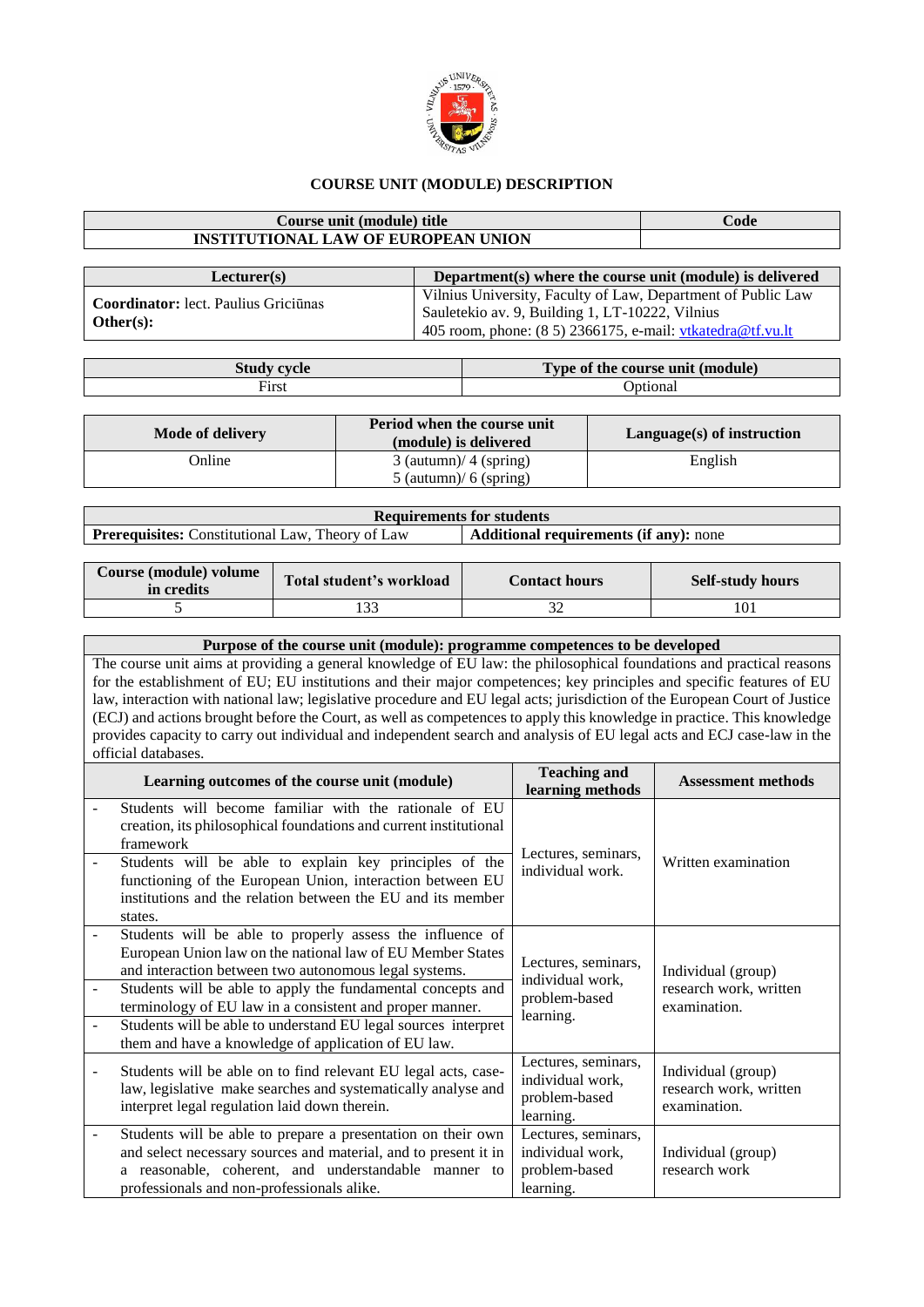| Students will be able to deepen their knowledge independently |
|---------------------------------------------------------------|
| further regarding the separate institutions and branches of   |
| European Union law.                                           |
| Students will be able to understand and select primary and    |
| secondary sources of information on their own. They will      |
| integrate the acquired knowledge in further process of legal  |
| studies.                                                      |

Lectures, seminars, individual work, problem-based learning.

Individual (group) research work, written examination.

| Content: breakdown of the topics |                                                                                                                                                                        |                | <b>Contact hours</b> |                |           |                |                |                         | Self-study work: time and<br>assignments |                                                                                                                                       |
|----------------------------------|------------------------------------------------------------------------------------------------------------------------------------------------------------------------|----------------|----------------------|----------------|-----------|----------------|----------------|-------------------------|------------------------------------------|---------------------------------------------------------------------------------------------------------------------------------------|
|                                  |                                                                                                                                                                        |                | Tutorials            | Seminars       | Exercises | aboratory work | nternship/work | <b>Contact hours</b>    | Self-study hours                         | <b>Assignments</b>                                                                                                                    |
| 1.                               | European Integration, Objectives,<br>Development. Key Principles of<br>Functioning of the European Union.<br>Division of Power between the EU<br>and EU Member States. | $\overline{2}$ |                      | $\overline{2}$ |           |                |                | 4                       | 9                                        | Analysis of scholarly literature.                                                                                                     |
| 2.                               | European Union Institutional<br>Framework.                                                                                                                             | $\overline{2}$ |                      | $\overline{2}$ |           |                |                | 4                       | 9                                        | Analysis of scholarly literature.                                                                                                     |
| 3.                               | Sources of EU Law, Their<br>Peculiarities.                                                                                                                             | $\overline{2}$ |                      | $\overline{2}$ |           |                |                | $\overline{\mathbf{4}}$ | 10                                       | Analysis of scholarly literature;<br>case-law analysis of the<br>European Court of Justice;<br>writing of paper.                      |
| 4.                               | Relation between EU Law and<br>National Law: Principle of<br>Supremacy, Direct Application and<br>Direct Effect. Indirect Effect.                                      | $\overline{2}$ |                      | $\overline{2}$ |           |                |                | 4                       | 18                                       | Analysis of scholarly literature;<br>case-law analysis of the<br>European Court of Justice;<br>writing of paper.                      |
|                                  | 5. Legislation Adoption Procedures in<br>EU Institutions.                                                                                                              | $\overline{2}$ |                      | $\overline{2}$ |           |                |                | $\overline{\mathbf{4}}$ | $\boldsymbol{9}$                         | Analysis of scholarly literature.                                                                                                     |
| 6.                               | Jurisdiction and Competences of<br>European Union Judicial<br>Institutions.                                                                                            | $\overline{2}$ |                      | $\overline{2}$ |           |                |                | 4                       | 12                                       | Analysis of scholarly literature;<br>case-law analysis of the<br>European Court of Justice.                                           |
| 7.                               | Ensuring Compliance with EU Law<br>in Member States.                                                                                                                   | $\overline{2}$ |                      | $\mathfrak{D}$ |           |                |                | 4                       | $\boldsymbol{Q}$                         | Analysis of scholarly literature;<br>case-law analysis of the<br>European Court of Justice.                                           |
| 8.                               | Protection of Fundamental Rights.                                                                                                                                      | $\overline{2}$ |                      | 2              |           |                |                | 4                       | 9                                        | Analysis of scholarly literature;<br>case-law analysis of the<br>European Court of Justice, the<br>European Court of Human<br>Rights. |
|                                  |                                                                                                                                                                        |                |                      |                |           |                |                |                         | 16                                       | Preparation for the<br>examination.                                                                                                   |
|                                  | <b>Total</b>                                                                                                                                                           | 16             |                      | 16             |           |                |                | 32                      | 101                                      |                                                                                                                                       |

| Assessment<br>strategy                 | Weight,<br>$\frac{0}{0}$ | <b>Deadline</b>        | <b>Assessment criteria</b>                                                                                                                                                                                                                                                                                                                                                                                                                                                                                                                                                                                                                                                                                         |  |  |
|----------------------------------------|--------------------------|------------------------|--------------------------------------------------------------------------------------------------------------------------------------------------------------------------------------------------------------------------------------------------------------------------------------------------------------------------------------------------------------------------------------------------------------------------------------------------------------------------------------------------------------------------------------------------------------------------------------------------------------------------------------------------------------------------------------------------------------------|--|--|
| Individual<br>(group)<br>research work | 20                       | During the<br>semester | Individual (group) research work in written, relating to the analysis of<br>problematic issues of the relation between EU law and the national law<br>(principle of supremacy, direct application and direct effect, indirect effect),<br>the solution of practical situations (tasks), based on EU legal norms and the<br>practice of their interpretation and application. The evaluation of the work<br>will be based on:<br>- work content (problem analysis, application of legal sources, formulation<br>of conclusions / recommendations);<br>- work structure and style (clear structural parts and language style, proper<br>citation use);<br>- presentation and answering to questions during seminars. |  |  |
| Examination                            | 80                       | End of the<br>semester | Answering to test questions, among which at least a fifth of the questions<br>are open questions. Answers to the test questions should reflect students'                                                                                                                                                                                                                                                                                                                                                                                                                                                                                                                                                           |  |  |